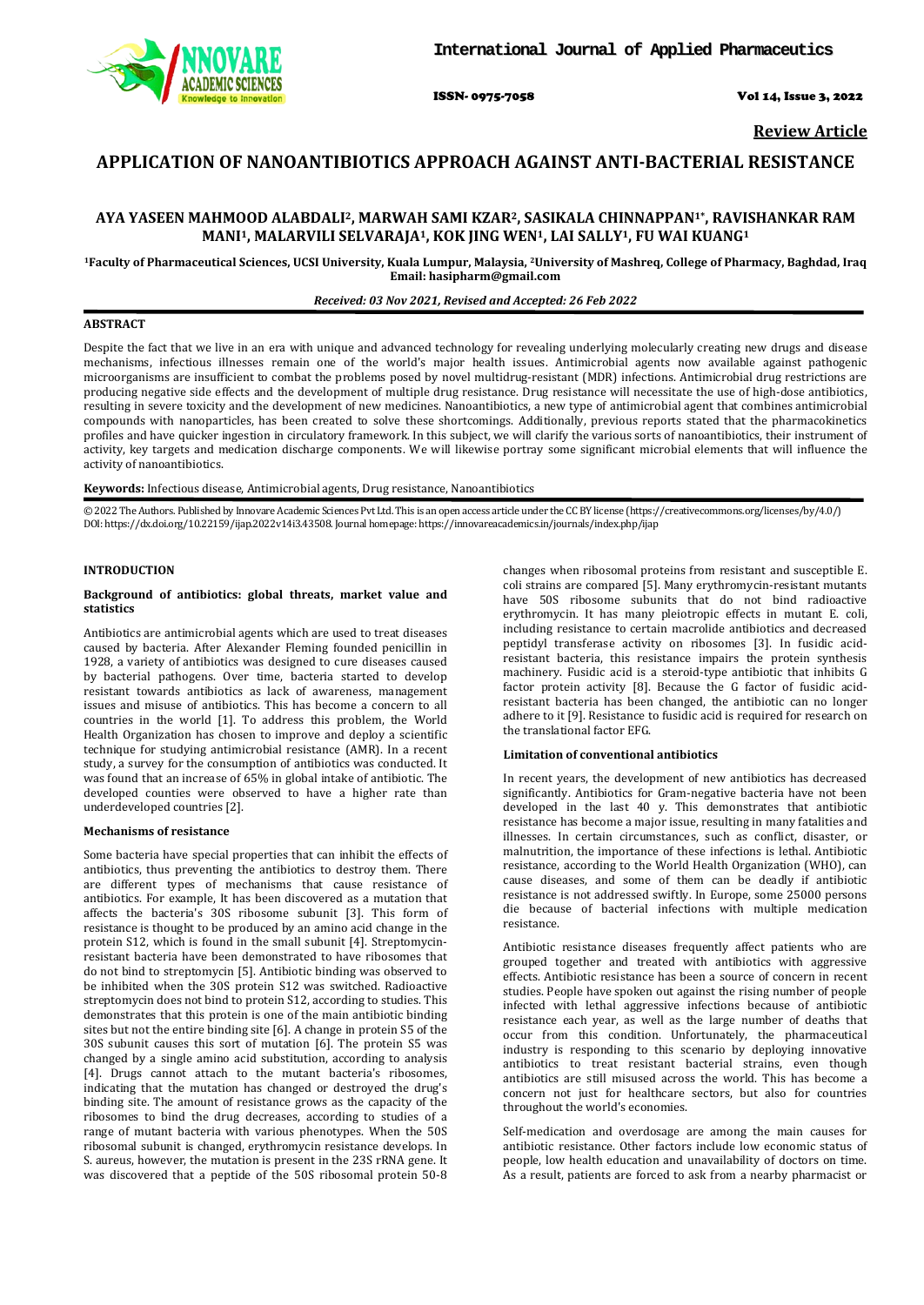self-medicate themselves that may cause an increase of antibiotic resistance [4]. Currently available antibiotics are just temporary solutions to cure infections.

#### **Development of nanoantibiotics: an alternative ways paradigm**

The nanotechnology-based interventions have entered to health and biological sciences because of the multidisciplinary nature of nanoscience. Nanomaterials are materials with a size around 1-100 nm. Nanomaterials consist of many shapes and sizes, which make them suitable for a lot of applications. When a material is reduced to a very small size, the properties of that material can exhibit dramatic changes. Healthcare sectors have received huge attention from nanotechnology among many fields. The nanoantibiotics are a recent invention which uses nanomaterials that possess antimicrobial potential or have the ability to enhance the efficacy of the antimicrobial drug [5]. When compared to traditional antibiotics, it provides several benefits such as absorption, durability, circulation, controlled release, and focused distribution. They are also affordable and versatile when it comes to antibiotic resistance [12]. Nanoantibiotics have been demonstrated to be more effective in treating infections caused by bacteria. Antimicrobial resistance will be addressed using these nano-based technologies as an alternative.

### **Objectives**

The aim of this article was to look at how nanotechnology is being used in the treatment against resistance bacteria now and in the future.

#### **Methods**

This literature search was conducted using Web of Science, ScienceDirect PubMed, Google Scholar, and other online sources. The article search focused on nanotechnology, nanoantibiotics, mechanism of nanoantibiotics, advantages and disadvantages of nanoantibiotics. This article was searching original articles from 1972 till 2021.

### **Types of nanoantibiotics**

#### **Metal, metal oxides or composites**

Most of the metal-based nanoantibiotics are possessing effective antimicrobial activities. For instance, metals like silver (Ag) and gold (Au) or metal oxides like zinc oxide (ZnO), copper oxide (CuO), iron oxide (FeO), etc., are possessed of antimicrobial potential [6]. Furthermore, these metals could differentiate prokaryotic and eukaryotic cells via metal transport systems and metalloproteins. The mechanism of metal-based nanoparticles to inhibit the bacteria. Due to the surface area to volume ratio, nanoscaled metal-based nanoparticles are very potent and this enable strong antimicrobial activities [7]. Recently, metal-based nanoparticles are used in antimicrobial applications and synthesis such as doping, nanocomposites and green synthesis. Metals are often doped with metal oxides in order to have better antimicrobial potential. For example, silver-doped zinc oxide (Ag-ZnO) had shown to improve antimicrobial activities against Staphylococcus aureus and Pseudomonas aeruginosa [8] while silver-doped titanium oxide (Ag-TiO) had shown to improve antimicrobial activities against Escherichia coli and Pseudomonas aeruginosa [9]. Silver nanoparticles have a high surface specific area, which will lead to excellent antimicrobial activity as compared with bulk metallic silver [10].

Recent progress has been made on the interface of phytonanotechnology where biosynthesis of metal and metal oxidebased nanoparticles are carried out by using plant-based pharmacologically active extracts [11]. Phytosynthesis has advantages like having entire green route in production, costeffective, single-step and higher degrees of biocompatibility for nanoparticles synthesized. For example, iron nanoparticles synthesized from tea extracts were discovered to be non-poisonous to keratinocyte cells of human if compared to iron nanoparticles synthesized from sodium borohydride as a reducing agent [12].

#### **Polymeric nanoparticles**

Polymeric nanoparticles are composed of biocompatible and biodegradable polymers of natural or synthetic origin [13].

Polymeric nanoparticles based antibiotic systems help to enhance intracellular drug delivery and control therapeutic drugs released. They are being synthesized by conjugating or encapsulating the therapeutics in polymer backbone or core [11]. The polymeric nanoparticles systems are flexible in respect of functionalization and synthesis. At first, polymeric nanoparticles are started using nonbiodegradable polymers like polyacrylates, polystyrene, polyacrylamide, etc., which will accumulate in the body and cause toxicity. Now, it is more concerned on the use of extractable and biodegradable polymers like poly-aminoacids, chitosan, polylactides, albumin, gelatin and alginates [13]. Polymeric nanoparticles-based antibiotics have better results in removing pathogens from the body, improving bioavailability, antibiotic protection from enzymatic and hydrolytic degradation as well as versatile routes of administration if compared to conventional antibiotics. In addition, they also have the advantages of size-shape and stability-controlled synthesis [11].

There are many polymeric systems for the treatment of microbial infections has been prepared. For example, (rifampin-azithromycin-PLGA (poly(lactic-co-glycolic acid)) are more effective if compared to antibiotics without PLGA in chlamydial infection [11]. Furthermore, ampicillin encapsulated in poly (isohexyl cyanoacrylate) (PIHCA) nanoparticles have improved the efficacy in treating *Salmonella typhimurium* infections in mice by 120-fold. Similarly, it is reported that ampicillin-encapsulating nanoparticles have controlled intracellular *Listeria monocytogenes* infection in mouse peritoneal macrophages efficiently [14]. It is also reported that various alginate polymer-based nanoparticles can improve antituberculosis. Tobramycin-based polymeric nanoparticles have an impressive result against *Pseudomonas aeruginosa*. Various polymeric nanoparticles also successfully used against biofilms [11].

### **Fullerene and carbon-based**

Fullerene  $(C_{60})$  and other carbon-based materials such as graphene are being focus on recently due to their antimicrobial properties. The carbon nanotubes are made of pure carbon atoms with cylindrical nanostructures which are bonded covalently in hexagonal arrays. They can be graphene materials (GMs), multiwalled carbon nanotubes (MWCNTs) and single-walled carbon nanotubes (SWCNTs) [15]. The formation of SWCNTs and MWCNTs using graphene materials. These carbon nanotubes can prevent the bacteria's growth through various routes and thus can interfere with organisms. The exact mechanism and knowledge of the carbon based nanomaterials in exhibiting antibacterial potential still have to explore further [11]. Some researchers found out that photocatalytic production of ROS in eukaryotic cells and lipid peroxidation in prokaryotic cells are having antimicrobial mechanism of nanocarbon action. Graphene materials can also use as graphene quantum dots (GQD), graphene oxide (GO) and reduced graphene oxide (rGO) [11].

Currently, nanocomposite system of reduced graphene oxide iron oxide nanoparticles (rGO-IONP) has potentially controlled methicillin-resistant *Staphylococcus aureus* (MRSA) by chemical and physical multilation. Chemical damage is done by iron oxide nanoparticles (IONP) that increase the degradation of hydrogen peroxide  $(H_2O_2)$  by increasing its level when inflammation occur and formed OH radicals which are highly reactive via Fenton reactions. Efficient absorption of near-infrared (NIR) energy by reduced graphene oxide (rGO) that will be changed to heat causes physical damage to bacteria. The combined action of NIR and rGO-IONP has an effect on controlling bacteria in subcutaneous inflammations and speed up wound healing significantly during *in vivo* results [11]. The rGO and GO show toxicity towards *Escherichia coli* and Staphylococcus aureus [16]. Similarly, C<sub>60</sub> show great antimicrobial activity against *Salmonella typhi* that have drug-resistant strain. There are multiple ways of colloidal use for graphene-based nanomaterials such as only graphene, colloidal nanohybrids and polymer stabilized graphene material. Nanohybrids of graphene are complex systems where usually metal nanoparticles like silver are attached on graphene material surface. The decorated fabrication has synergistic antimicrobial activities as proved in the case of silver reduced graphene oxide (Ag-rGO) nanocomposites, which are more effective than ampicillin against *Escherichia coli*. Moreover, Ag-rGO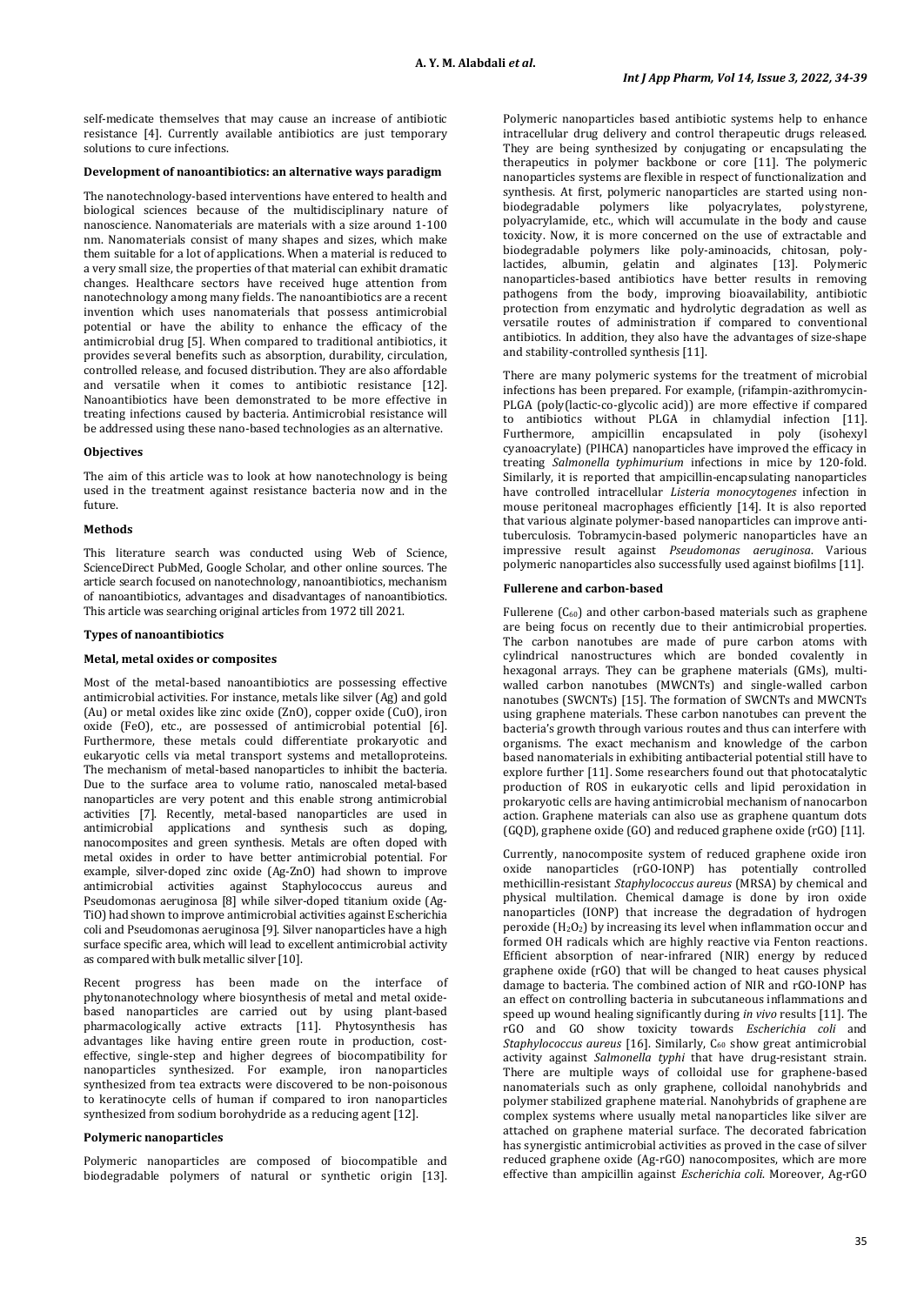nanocomposites have better inhibitory potential against *Escherichia coli* than *Staphylococcus aureus* [17].

### **Mechanisms of action of nanoantibiotics**

In order to solve global problem of antibiotic resistance, nanoantibiotics is a new paradigm being developed to overcome this problem. This is because nanoantibiotics have various target or action sites that will prevent microbes from developing resistance genes against various killing mechanisms carried out by<br>nanoantibiotics Different nanoantibiotics have different Different nanoantibiotics mechanisms to fight against microbial infections. These include production of reactive nitric oxide (NO) and reactive oxygen species (ROS) that destroy cellular components, inhibition of DNA and enzyme synthesis, release of heavy metal ions with harmful effects, interruption of energy transduction by affecting electron transport chain reaction in transmembrane as well as adsorption to and break down cell wall or cell membrane [14].

Mechanism of action of metal-based nanoantibiotics has been evaluated in many studies. For example, silver and silver oxide nanoparticles have effective antimicrobial action against various drug resistant organisms. They exert antimicrobial action through multiple mechanisms and thus, they are very effective. Silver nanoparticles will release large amount of silver ions to change the cell membrane integrity and help in the interruption of energy transduction via electron transport chain. Besides, they also involve in damaging DNA of microbial cells [18]. Zinc oxide nanoparticles are another class of nanoantibiotics that act by accumulating inside the cells and release zinc ions. This will involve in production of hydrogen peroxide and cell membrane disruption. Titanium dioxide nanoparticles affect cell membrane integrity by generating ROS [14].

Furthermore, liposomal, carbon based, and different polymeric nanomaterials also being used as nanoantibiotics, all of them have own modes of action. Chitosan-based nanoantibiotics will increase permeability and cause rupture of cell membranes. They also involve in inactivation of enzyme of microbial. Carbon nanotubes will generate ROS that result in oxidative degradation of lipid, proteins and cell membranes. New class of nanoantibiotics containing fullerenes will involve in destruction of cell membrane integrity and increase activity of infiltrating neutrophils. These various mechanisms of action cause nanoparticles become good agents in targeting microbial machinery.

### **Drug release kinetics of nanoantibiotics**

Drug release kinetics are important in determining the efficacy of a drug with nanoparticles. The efficacy of drug can be maximised by avoiding drug metabolism before it is transported to target site. Therefore, the drug needs to release from nanocarrier in a slower rate. However, controlled drug release is applied to maximise the effect to target site and to prevent adverse effects. These qualifications determine the effectiveness of nanoantibiotics [19].

Ultra-centrifugation, dynamic dialysis and continuous flow techniques are examples methods to determine drug release from nanoantibiotics. Since dynamic dialysis can avoid the dissociation of drug from nanoparticles throughout the study, so dynamic dialysis is usually used. On the other hand, another method will exert external pressure during dissociation [20]. To ensure controlled and targeted release of antibiotics, different nanocarriers with varying mechanisms and properties on drug release kinetics had applied. For instance, nano-emulsion, polymeric nanoparticles, liposomes and micellar systems [21].

The drug release kinetics of polymeric nanoparticles depend on diffusion, absorption and erosion of polymeric nanoparticles. Drug release by diffusion happens only when the erosion rate of polymer matrix is lower than diffusion rate from matrix. However, drug in nanoparticles will first burst release from the surface bound as contrast with drug within matrix. On the other hand, the drug release kinetics of liposomes depend on type and permeability of drug, constitution of lipid membrane as well as environmental factors. External stimuli like enzymatic degradation and protein interaction as well as pH and temperature that may alter drug release kinetics [22].

Nowadays, strategies to produce effective nanoantibiotics become centre of attention. To produce new nanoantibiotics, the drug is packed with polyelectrolytes that has improved antibacterial activity and drug dispersion [21]. By using covalent bond or anionic Gemini surfactant that can be degraded in acidic environment, the drug release of nanoantibiotics can be controlled. To have sustained release effect, cockle shell-based calcium carbonate aragonite-based nanomaterial is used [23]. Based on one of the studies, the drug will first burst release and then controlled release which is based on 2nd order release kinetics when using streptomycin-loaded chitosanmagnetic iron oxide nanoparticles (Strep-CS-MNP) compared to the physical mixture of these two substances. It also proved that Strep-CS-MNP has enhanced antibacterial activity against MRSA compare to the single agent of streptomycin [24].

Based on a current study, 90% of drug is released within 2.5 h when using single-walled carbon nanotubes (SWCNTs)-ciprofloxacin nanoantibiotic where carbon nanotube is one of the nanomaterials. It follows 1st order release kinetics and has 8 times more effective against *Escherichia coli* as well as 16 times more effective against *Pseudomonas aeruginosa* and *Staphylococcus aureus* compare to the single agent of ciprofloxacin [25]. According to another study, there is an enhanced penetration into biofilms and effectiveness against MRSA when using metal-carbenicillin framework coated mesoporous silica nanoparticles (MSN). This proves that combination of metal and antibiotics can improve antibacterial activity [26].

## **Microbial factors affecting the action of nanoantibiotics**

### **Bacterial structural variations contributing to MDR**

Resistance to antibiotics normally happens to gram-negative bacteria which has lipopolysaccharide (LPS) rich outer membrane [27]. This is because hydrophobic antibiotics cannot cross LPS membrane causes resistance to antibiotics but hydrophilic antibiotics can cross this membrane [28]. Furthermore, phosphatases, proteases and nucleases are enzymes that cause antibiotic degradation also give rise to resistance of gram-negative bacteria. Those bacteria that can produce penicillinase or cephalosporinase can degrade the antibiotics. However, the membrane negativity is provided by LPS of gram-negative bacteria so that the positively charged nanoantibiotics can attach and penetrate into the bacterial cell [29]. Besides, completely negative charge of nanoantibiotics is repelled by negatively charged membrane. Therefore, a nanoantibiotic carrier need to have hydrophobic and hydrophilic characteristics to achieve therapeutic therapy.

### **Variation in microbial growth rate**

Theoretically, antibiotics including nanoantibiotics are active against dividing cells. However, there are some bacteria that resistant to several types of antibiotics especially insufficient rapid division in non-spore forming bacteria. These bacteria display some conformational changes at stationary phase that causes resistance to nanoantibiotics due to the insufficient nutrients and antibacterial activity [30]. Therefore, the stress response in slow dividing cells causes antimicrobial resistance. In short, the efficacy of nanoantibiotics largely dependent on microbial growth rate.

### **Biofilm formation in bacteria**

Biofilm formation is a process where bacteria attached irreversibly and grow on a surface to form extracellular polymers as a biofilm. These polymers help in attachment and cell-cell communication [31]. Biofilms composed of polysaccharides, proteins, and DNA. However, these biofilm causes antibacterial resistance by forming poly-layered defence where it is impermeable to antibiotics. Biofilms also contains hydrolysing enzymes that causes antibiotic resistance. Besides, biofilm forming bacteria remain unaffected when facing stress responses which causes it to be more resistant to antibiotics. Its growth rate is also slow which causes it to resist antibiotic action. Therefore, biofilms help in gene transfer among different species, thus developing acquired resistant to other species also [32].

To inhibit biofilm-mediated MDR, polymeric or liposome drug delivery systems are applied [33]. However, polymeric based nanoantibiotics are recommended since it has extra beneficial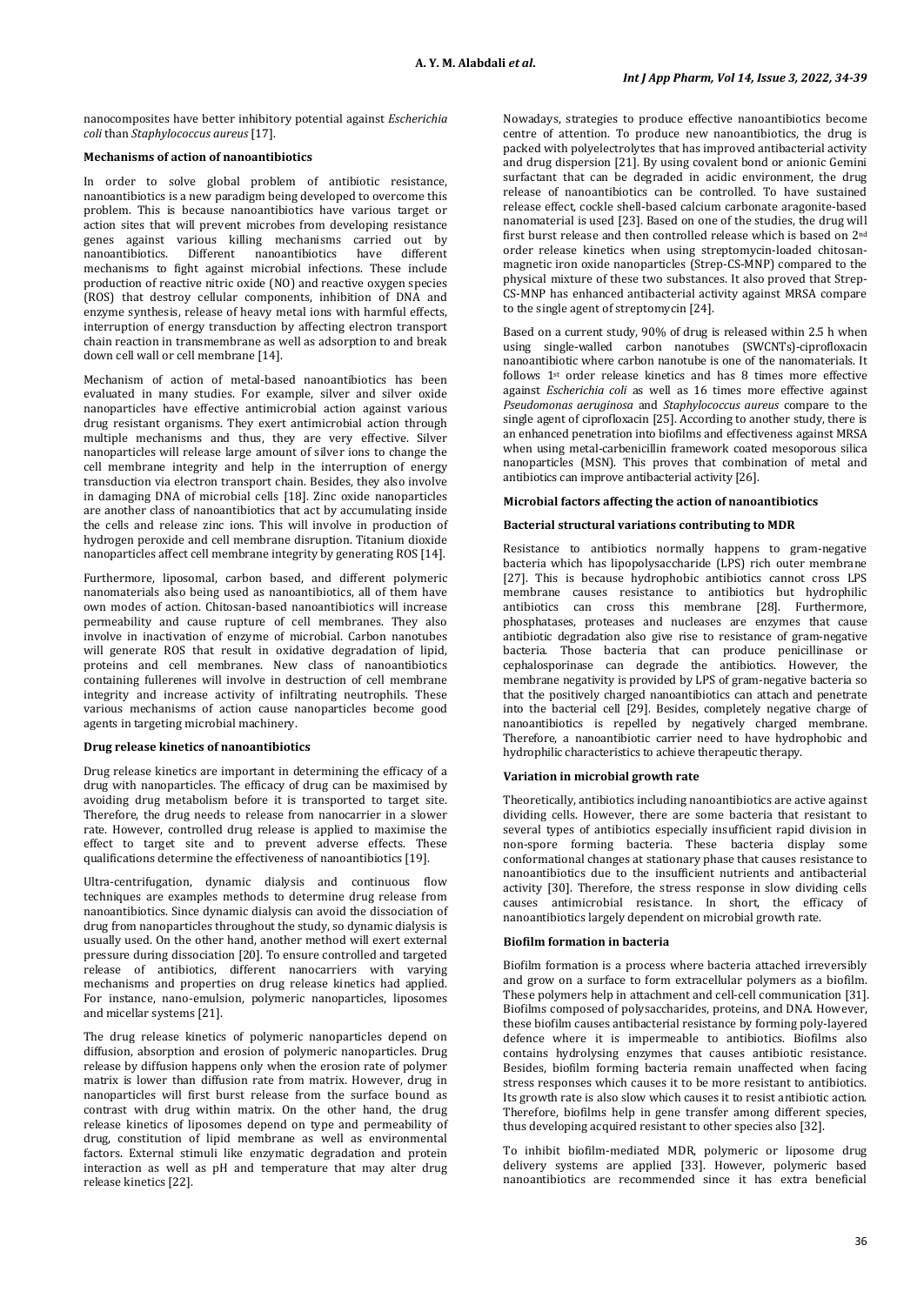properties such as surface fictionalization, hydrophobic and hydrophilic materials encapsulation and controlled release [34]. In contrast, liposome drug delivery has low MICs. Moreover, some polymers such as chitosan have antibacterial characteristics, so it can act against biofilm forming bacteria [35].

# **Persister and intracellular microorganisms**

Persisters are antibiotic-tolerant bacteria that are metabolically inactive cells due to its slow growth rate and can continue to grow after stress response. However, it is not mediated via mutation like others antibiotic tolerant bacteria [36]. Persisters stay at the site of infection during antibiotic therapy, but all pathogenic bacteria are eradicated. This contributes to the re-infection [37]. To overcome, liposome loaded with antibiotics are used since liposome can transport the antibiotics into the cells when attached to the cellular membrane [38].

### **Swarming phenomenon**

Swarming is the locomotion of bacterial cells across membrane by changing into hyperflagellated, elongated and polynucleated cells. Bacteria move to the surface in desired direction using flagella during swarming [39]. However, swarming causes bacteria resistant to some antibiotics. To avoid antibiotic resistance, the swarmed cells are sub-cultured to convert them back to planktonic cells [40].

#### **DISCUSSION**

The use of nanoparticles as delivery vehicles for antimicrobial agents suggests a new and promising paradigm in the design of effective therapeutics against many pathogenic bacteria. This new invention will bring a lot of benefits to the health sector along with solving problems that are found in conventional antibiotics.

|              | <b>Nanoantibiotics</b>                                                                                                                                                                                                                                                                                                           | <b>Conventional antibiotics</b>                                                                                                                                                                                                                                                                                   | <b>References</b> |
|--------------|----------------------------------------------------------------------------------------------------------------------------------------------------------------------------------------------------------------------------------------------------------------------------------------------------------------------------------|-------------------------------------------------------------------------------------------------------------------------------------------------------------------------------------------------------------------------------------------------------------------------------------------------------------------|-------------------|
| Advantage    | • Targeted delivery of drugs by specific accumulation<br>• Lesser side effects of chemical antimicrobials<br>• Low antimicrobial resistance<br>• Controlled drug release<br>• Prolong therapeutic effect by slow elimination<br>• Wide therapeutic index<br>• Better solubility<br>• Low immunosuppression<br>$\bullet$ Low cost | • Absence of nanomaterials in the body<br>• Low systemic exposure to locally administrated<br>drugs<br>• Absence of nanotoxicity<br>• Well-established characterization techniques                                                                                                                                | $[14]$            |
| Disadvantage | • Nanotoxicity<br>• High systemic exposure to locally administrated drugs<br>• Intravenously injected nanomaterials in tissues and<br>organs causes high accumulation<br>• Lack of characterization techniques that are not affected<br>by the properties of nanoantibiotics                                                     | • No specific accumulation<br>• Many side effects of chemical antimicrobials<br>• High antimicrobial resistance<br>• Short half-life due to fast elimination<br>• Usual pharmacokinetics of free drugs<br>• Narrow therapeutic index<br>• Sometimes poor solubility<br>• Immunosuppression<br>$\bullet$ High cost | $[14]$            |

Nanoantibiotics has many clinical advantages. Firstly, it can be activated by certain stimuli for targeted delivery [41]. This proves to be effective to treat abscess, which usually is acidic and lowers the potency of conventional therapy. Nanoantibiotics can also target infectious diseases by overcoming anatomic barriers due to its material and size [8]. Secondly, it can be modified for different Physico-chemical properties to reduce side effects made by conventional antibiotics [42] This can be achieved by increasing the solubility and stability [26]. Thirdly, it can overcome the resistance of bacteria towards conventional antibiotics. Nanoantibiotics also prolong drug circulation and improve therapeutic index. Many studies show greater efficacy of nanoantibiotics than conventional antibiotics [42]. Therefore, nanoantibiotics are very beneficial because of their great number of benefits compared to antimicrobial agents. The combinations of antibiotics with nanoparticles are exhibits the good synergistic effects against the microbes [43].

Even though nanoantibiotics provide a lot of benefits, there is a great challenge for it to overcome before clinical use globally. One of them is how will the nanoantibiotics interact with the body, which is required in order to calibrate does and deciding proper routes of administration for optimal therapeutic effects. Not only that, the toxicity of nanoantibiotics is also an issue before successful clinical translation [44]. Studies have observed that nanoantibiotics accumulates in the lungs, colon, liver, spleen, bone marrow and lymphatics if injected intravenously [45]. Nanoantibiotics that are inhaled can enter the circulatory system and reaching the liver, heart, lungs, brain and spleen [44]. The toxicity of nanoantibiotics toward humans is not certain currently, but it is believed that it shares the same nanotoxicity of other non-antibiotic nanomaterials. Research have suggested that using nanoantibiotics can cause nanotoxicity in many organs.

### **CONCLUSION**

Antimicrobial resistance has become a serious threat towards human health. Pathogens have developed resistance to conventional antibiotics because of multiple drug resistance, reducing their effectiveness. Nanotechnology-based drug delivery systems for prospective nanoantibiotics are being developed in the twenty-first century to combat different drug-resistant diseases. Because of their high surface area to volume ratio and advantageous physicochemical features, nanoantibiotics are effective novel antibacterial agents. In comparison to traditional antibiotics, nanoantibiotics have improved absorption, dispersion, durability, and controlled release. As a result, nanoantibiotics are a viable option for reducing cytotoxicity and antibiotic resistance. Nanoantibiotics are also cost-effective and adaptive to a variety of drug resistance. However, further study is needed to determine if these new nanoantibiotics are effective and safe enough to combat numerous drug-resistant infections.

Nil

**FUNDING**

# **AUTHORS CONTRIBUTIONS**

All the authors have contributed equally.

### **CONFLICT OF INTERESTS**

Declared none

### **REFERENCES**

1. Simpkin VL, Renwick MJ, Kelly R, Mossialos E. Incentivising innovation in antibiotic drug discovery and development: progress, challenges and next steps. J Antibiot (Tokyo).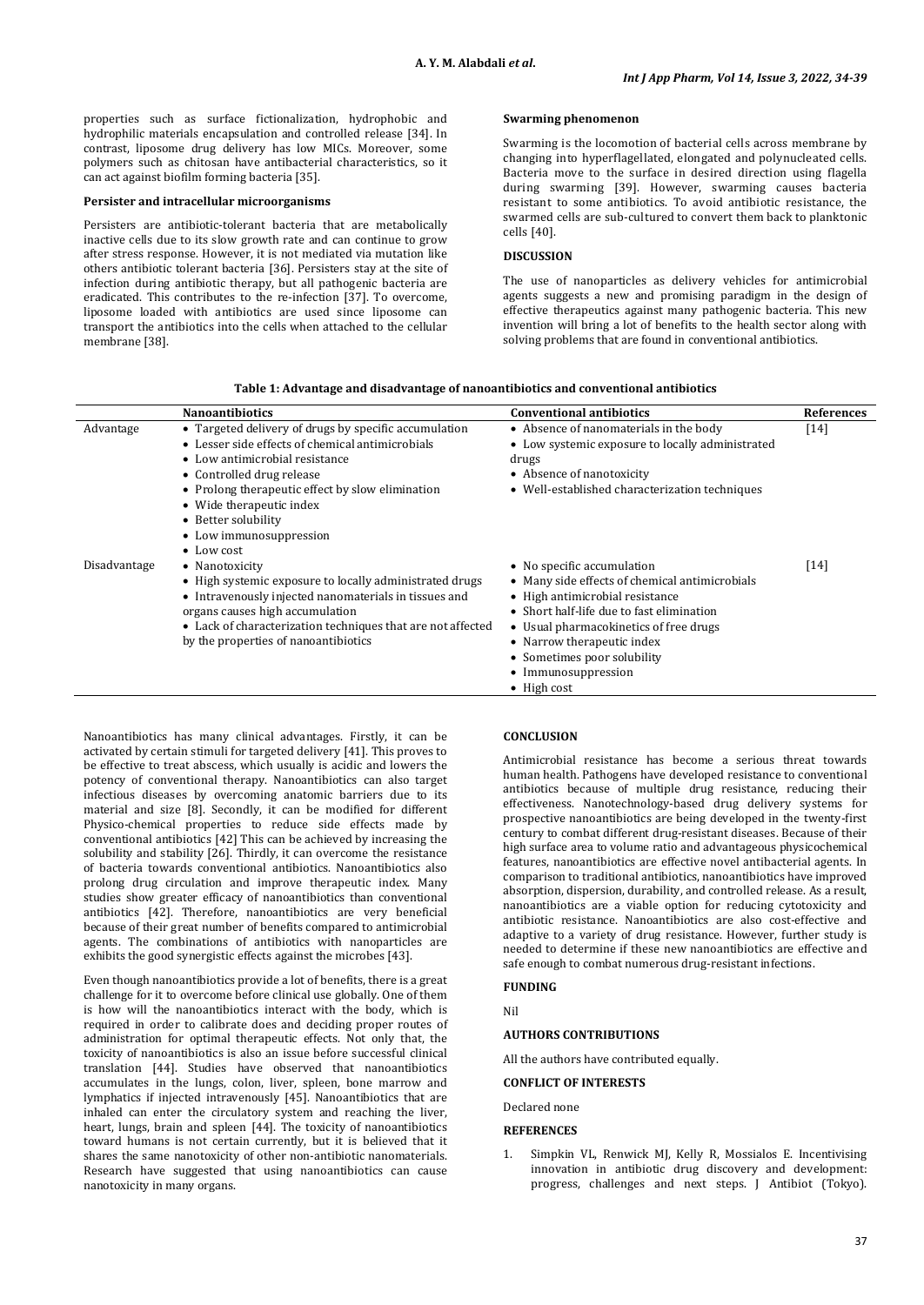2017;70(12):1087-96. doi: [10.1038/ja.2017.124.](https://doi.org/10.1038/ja.2017.124) PMID [29089600.](https://www.ncbi.nlm.nih.gov/pubmed/29089600)

- 2. Klein EY, Van Boeckel TP, Martinez EM, Pant S, Gandra S, Levin SA, Goossens H, Laxminarayan R. Global increase and geographic convergence in antibiotic consumption between 2000 and 2015. Proc Natl Acad Sci USA. 2018;115(15):E3463- 70. doi[: 10.1073/pnas.1717295115,](https://doi.org/10.1073/pnas.1717295115) PMI[D 29581252.](https://www.ncbi.nlm.nih.gov/pubmed/29581252)
- 3. Otaka E, Itoh T, Osawa S, Tanaka K, Tamaki M. Peptide analyses of a protein component, 50-8, of 50s ribosomal subunit from erythromycin-resistant mutants of Escherichia coli and Escherichia freudii. Mol Gen Genet. 1972;114(1):14-22. doi: [10.1007/BF00268742,](https://doi.org/10.1007/BF00268742) PMI[D 4552494.](https://www.ncbi.nlm.nih.gov/pubmed/4552494)
- 4. Piddock L, Garneau Tsodikova S, Garner C. Ask the experts: how to curb antibiotic resistance and plug the antibiotics gap? Future Med Chem. 2016;8(10):1027-32. doi: [10.4155/fmc-](https://doi.org/10.4155/fmc-2014-0032)[2014-0032,](https://doi.org/10.4155/fmc-2014-0032) PMI[D 27327784.](https://www.ncbi.nlm.nih.gov/pubmed/27327784)
- 5. Jamil B, Imran M. Factors pivotal for designing of nanoantimicrobials: an exposition. Crit Rev Microbiol. 2018;44(1):79-94. doi: [10.1080/1040841X.2017.1313813,](https://doi.org/10.1080/1040841X.2017.1313813)  PMI[D 28421881.](https://www.ncbi.nlm.nih.gov/pubmed/28421881)
- 6. Dizaj SM, Lotfipour F, Barzegar Jalali M, Zarrintan MH, Adibkia K. Antimicrobial activity of the metals and metal oxide nanoparticles. Mater Sci Eng C Mater Biol Appl. 2014;44:278- 84. doi[: 10.1016/j.msec.2014.08.031,](https://doi.org/10.1016/j.msec.2014.08.031) PMI[D 25280707.](https://www.ncbi.nlm.nih.gov/pubmed/25280707)
- 7. Gold K, Slay B, Knackstedt M, Gaharwar AK. Antimicrobial activity of metal and metal-oxide-based nanoparticles. Adv Therap. 2018;1(3):6003-9. doi[: 10.1002/adtp.201700033.](https://doi.org/10.1002/adtp.201700033)
- 8. Lasemi E, Navi F, Lasemi R, Lasemi N. Complications of antibiotic therapy and introduction of nanoantibiotics a textbook of advanced. Oral Maxillofac Surg. 2016;3.
- 9. Li J, Xie B, Xia K, Li Y, Han J, Zhao C. Enhanced antibacterial activity of silver doped titanium dioxide-chitosan composites under visible light. Materials (Basel). 2018;11(8):1403. doi: [10.3390/ma11081403,](https://doi.org/10.3390/ma11081403) PMI[D 30103430.](https://www.ncbi.nlm.nih.gov/pubmed/30103430)
- 10. Karuppiah Chandran P, Pambayan Ulagan M. Antimicrobial and anticancer activity of silver nanoparticles from edible mushroom: a review. Asian J Pharm Clin Res. 2017;10(3):37- 40. doi[: 10.22159/ajpcr.2017.v10i3.16027.](https://doi.org/10.22159/ajpcr.2017.v10i3.16027)
- 11. Ovais M, Zia N, Khalil AT, Ayaz M, Khalil A, Ahmad I. Nanoantibiotics: recent developments and future prospects. Frontiers in Clinical Drug Research- Anti-Infectives. 2019;15:158-82. doi[: 10.2174/9781681086378119050006.](https://doi.org/10.2174/9781681086378119050006)
- 12. Saif S, Tahir A, Chen Y. Green synthesis of iron nanoparticles and their environmental applications and implications.<br>Nanomaterials (Basel). 2016;6(11):209. doi: 2016;6(11):209. [10.3390/nano6110209,](https://doi.org/10.3390/nano6110209) PMI[D 28335338.](https://www.ncbi.nlm.nih.gov/pubmed/28335338)
- 13. Pund S, Joshi A. Nanoarchitectures for neglected tropical protozoal diseases: challenges and state of the art. Nano Microscale Drug Deliv Syst Des Fabr. 2017:439-80.
- 14. Huh AJ, Kwon YJ. 'Nanoantibiotics': A new paradigm for treating infectious diseases using nanomaterials in the antibiotics resistant era. J Control Release. 2011;156(2):128- 45. doi[: 10.1016/j.jconrel.2011.07.002,](https://doi.org/10.1016/j.jconrel.2011.07.002) PMI[D 21763369.](https://www.ncbi.nlm.nih.gov/pubmed/21763369)
- 15. Dresselhaus MS, Dresselhaus G, Eklund PC, Rao AM. Carbon nanotubes BT-the physics of fullerene-based and fullerenerelated materials. The Phys Fullerene-Based Fullerene Relat Mater. 2000:331-79.
- 16. Akhavan O, Ghaderi E. Toxicity of graphene and graphene oxide nanowalls against bacteria. ACS Nano. 2010;4(10):5731-6. doi: [10.1021/nn101390x,](https://doi.org/10.1021/nn101390x) PMI[D 20925398.](https://www.ncbi.nlm.nih.gov/pubmed/20925398)
- 17. Dasari Shareena TP, McShan D, Dasmahapatra AK, Tchounwou PB. A review on graphene-based nanomaterials in biomedical applications and risks in environment and health. Nanomicro Lett. 2018;10(3):53. doi: [10.1007/s40820-018-0206-4,](https://doi.org/10.1007/s40820-018-0206-4) PMID [30079344.](https://www.ncbi.nlm.nih.gov/pubmed/30079344)
- 18. Sondi I, Salopek Sondi B. Silver nanoparticles as antimicrobial agent: A case study on E. coli as a model for gram-negative bacteria. J Colloid Interface Sci. 2004;275(1):177-82. doi: [10.1016/j.jcis.2004.02.012,](https://doi.org/10.1016/j.jcis.2004.02.012) PMI[D 15158396.](https://www.ncbi.nlm.nih.gov/pubmed/15158396)
- 19. Joguparthi V, Anderson BD. Liposomal delivery of weak hydrophobic acids: enhancement of drug retention using a high intraliposomal pH. J Pharm Sci. 2008;97(1):433-54. doi: [10.1002/jps.21135,](https://doi.org/10.1002/jps.21135) PMI[D 17918731.](https://www.ncbi.nlm.nih.gov/pubmed/17918731)
- 20. Modi S, Anderson BD. Determination of drug release kinetics from nanoparticles: overcoming pitfalls of the dynamic dialysis

method. Mol Pharm. 2013;10(8):3076-89. doi: [10.1021/mp400154a,](https://doi.org/10.1021/mp400154a) PMI[D 23758289.](https://www.ncbi.nlm.nih.gov/pubmed/23758289)

- Sikwal DR, Kalhapure RS, Rambharose S, Vepuri S, Soliman M, Mocktar C, Govender T. Polyelectrolyte complex of vancomycin as a nanoantibiotic: preparation, *in vitro* and *in silico* studies. Mater Sci Eng C Mater Biol Appl. 2016;63:489-98. doi: [10.1016/j.msec.2016.03.019,](https://doi.org/10.1016/j.msec.2016.03.019) PMI[D 27040243.](https://www.ncbi.nlm.nih.gov/pubmed/27040243)
- Lindner LH, Hossann M. Factors affecting drug release from liposomes. Curr Opin Drug Discov Devel. 2010;13(1):111-23. PMI[D 20047152.](https://www.ncbi.nlm.nih.gov/pubmed/20047152)
- 23. Saidykhan L, Abu Bakar MZBA, Rukayadi Y, Kura AU, Latifah SY. Development of nanoantibiotic delivery system using cockle shell-derived aragonite nanoparticles for treatment of osteomyelitis. Int J Nanomedicine. 2016;11:661-73. doi: [10.2147/IJN.S95885,](https://doi.org/10.2147/IJN.S95885) PMI[D 26929622.](https://www.ncbi.nlm.nih.gov/pubmed/26929622)
- 24. Hussein Al-Ali SH, El Zowalaty ME, Hussein MZ, Ismail M, Webster TJ. Synthesis, characterization, controlled release, and antibacterial studies of a novel streptomycin chitosan magnetic nanoantibiotic. Int J Nanomedicine. 2014;9:549-57. doi: [10.2147/IJN.S53079,](https://doi.org/10.2147/IJN.S53079) PMI[D 24549109.](https://www.ncbi.nlm.nih.gov/pubmed/24549109)
- 25. Assali M, Zaid AN, Abdallah F, Almasri M, Khayyat R. Singlewalled carbon nanotubes-ciprofloxacin nanoantibiotic: strategy to improve ciprofloxacin antibacterial activity. Int J Nanomedicine. 2017;12:6647-59. doi: [10.2147/IJN.S140625,](https://doi.org/10.2147/IJN.S140625)  PMI[D 28924348.](https://www.ncbi.nlm.nih.gov/pubmed/28924348)
- 26. Duan F, Feng X, Jin Y, Liu D, Yang X, Zhou G, Liu D, Li Z, Liang XJ, Zhang J. Metal-carbenicillin framework-based nanoantibiotics with enhanced penetration and highly efficient inhibition of MRSA. Biomaterials. 2017;144:155-65. doi: MRSA. Biomaterials. 2017;144:155-65. doi: [10.1016/j.biomaterials.2017.08.024,](https://doi.org/10.1016/j.biomaterials.2017.08.024) PMI[D 28834764.](https://www.ncbi.nlm.nih.gov/pubmed/28834764)
- 27. Silhavy TJ, Kahne D, Walker S. The bacterial cell envelope. Cold Spring Harb Perspect Biol. 2010;2(5):a000414. doi: [10.1101/cshperspect.a000414,](https://doi.org/10.1101/cshperspect.a000414) PMI[D 20452953.](https://www.ncbi.nlm.nih.gov/pubmed/20452953)
- 28. Delcour AH. Biochimica et biophysica acta outer membrane permeability and antibiotic resistance. BBA Proteins Proteomics. 2009;5:808-16.
- 29. Hajipour MJ, Fromm KM, Ashkarran AA, Jimenez de Aberasturi D, de Larramendi IR, Rojo T, Serpooshan V, Parak WJ, Mahmoudi M. Antibacterial properties of nanoparticles. Trends 2012;30(10):499-511. [10.1016/j.tibtech.2012.06.004.](https://doi.org/10.1016/j.tibtech.2012.06.004) PMI[D 22884769.](https://www.ncbi.nlm.nih.gov/pubmed/22884769)
- 30. Gilbert P, Collier PJ, Brown MRW. Influence of growth rate on susceptibility to antimicrobial agents: biofilms, cell cycle, dormancy, and stringent response. Antimicrob Agents<br>Chemother. 1990:34(10):1865-8. doi:  $1990;34(10):1865-8.$ [10.1128/AAC.34.10.1865,](https://doi.org/10.1128/AAC.34.10.1865) PMID [2291653.](https://www.ncbi.nlm.nih.gov/pubmed/2291653)
- 31. Davies DG, Parsek MR, Pearson JP, Iglewski BH, Costerton JW, Greenberg EP. The involvement of cell-to-cell signals in the development of a bacterial biofilm. Science. development of a bacterial biofilm. Science. 1998;280(5361):295-8. doi: [10.1126/science.280.5361.295,](https://doi.org/10.1126/science.280.5361.295)  PMI[D 9535661.](https://www.ncbi.nlm.nih.gov/pubmed/9535661)
- 32. Smith AW. Biofilms and antibiotic therapy: is there a role for combating bacterial resistance by the use of novel drug delivery systems? Adv Drug Deliv Rev. 2005;57(10):1539-50. doi[: 10.1016/j.addr.2005.04.007,](https://doi.org/10.1016/j.addr.2005.04.007) PMI[D 15950314.](https://www.ncbi.nlm.nih.gov/pubmed/15950314)
- 33. Hou J, Miao L, Wang C, Wang P, Ao Y, Qian J, Dai S. Inhibitory effects of zno nanoparticles on aerobic wastewater biofilms<br>from oxygen concentration profiles determined by oxygen concentration profiles determined by microelectrodes. J Hazard Mater. 2014;276:164-70. doi: [10.1016/j.jhazmat.2014.04.048,](https://doi.org/10.1016/j.jhazmat.2014.04.048) PMI[D 24880618.](https://www.ncbi.nlm.nih.gov/pubmed/24880618)
- 34. Forier K, Raemdonck K, De Smedt SC, Demeester J, Coenye T, Braeckmans K. Lipid and polymer nanoparticles for drug delivery to bacterial biofilms. J Control Release. 2014;190:607- 23. doi[: 10.1016/j.jconrel.2014.03.055,](https://doi.org/10.1016/j.jconrel.2014.03.055) PMI[D 24794896.](https://www.ncbi.nlm.nih.gov/pubmed/24794896)
- 35. Wood TK, Knabel SJ, Kwan BW. Bacterial persister cell formation and dormancy. Appl Environ Microbiol. 2013;79(23):7116-21. doi: [10.1128/AEM.02636-13,](https://doi.org/10.1128/AEM.02636-13) PMID [24038684.](https://www.ncbi.nlm.nih.gov/pubmed/24038684)
- 36. Bald D, Koul A. Advances and strategies in the discovery of new antibacterials for combating metabolically resting bacteria.<br>Drug Discov Today. 2013;18(5-6):250-5. doi: Drug Discov Today. 2013;18(5-6):250-5. doi: [10.1016/j.drudis.2012.09.007,](https://doi.org/10.1016/j.drudis.2012.09.007) PMID [23032727.](https://www.ncbi.nlm.nih.gov/pubmed/23032727)
- 37. Maurin M, Raoult D. Use of aminoglycosides in treatment of infections due to intracellular bacteria. Antimicrob Agents